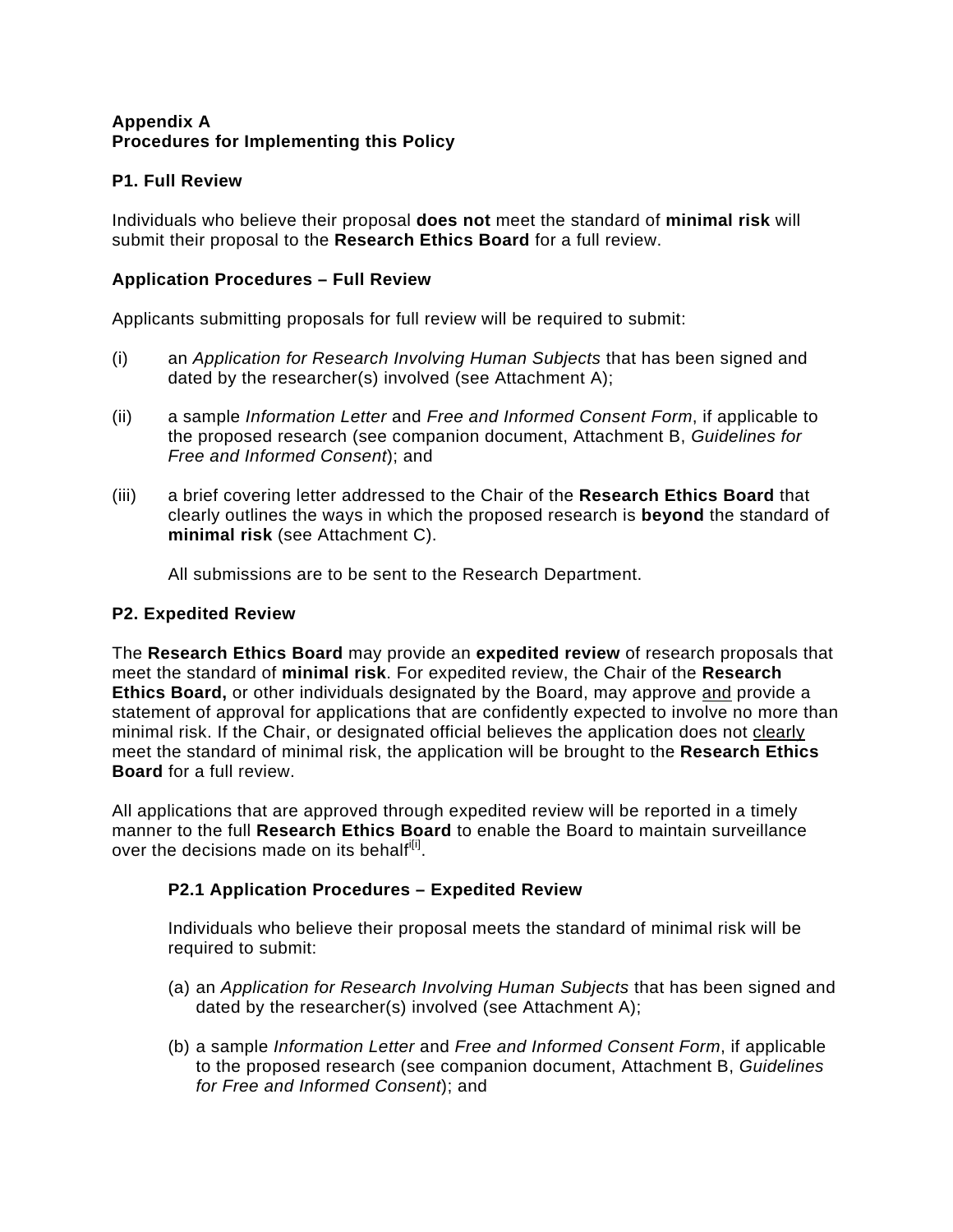(c) a brief cover letter addressed to the Chair of the **Research Ethics Board** (or the designated official) that clearly states the applicant's belief that the research proposal meets the standard of minimal risk (see Attachment D).

All submissions are to be sent to the Research Department.

## **P2.2 Types of Expedited Review**

The **Research Ethics Board** may provide two types of expedited review:

- *Expedited Review by the Chair of the Research Ethics Board* , and
- *Annual Renewal*.

The first type of expedited review is intended for different individuals or groups based on their affiliation with CCNM. The second type of expedited review focuses on the status of on-going research. The following provides details of both types of expedited review.

(a) **Expedited Review by the Chair of the Research Ethics Board:** The Chair of the **Research Ethics Board** may provide expedited review for research projects that clearly involve no more than minimal risk.

### **Common Cases of Expedited Review by Chair of Research Ethics Board**

Proposals that have been reviewed by another Canadian **Research Ethics Board** must also be reviewed by CCNM's **Research Ethics Board.** However, submission of a copy of the researcher's previous Research Ethics Board approval may help eliminate duplication and expedite the review, where the proposed research meets the standard of minimal risk.

(b) **Annual Renewal:** The **Research Ethics Board** must receive an update on the status of research once every twelve months (until the research is complete) for any research that continues beyond a one-year period. This is required for research proposed to take more than one year to complete, as well as any research originally expected to be completed within one year, but which continues beyond a year.

With annual renewal, it is **expected** that there has been no change in the research design specified in the most recent proposal approved by the **Research Ethics Board.** If there has been no change in the research design, this will be stated explicitly in writing in a brief memo from the principal researcher addressed to the Chair of the **Research Ethics Board**.

#### **P3. Monitoring the Status of Research**

The **Research Ethics Board** will monitor the status of on-going research to verify that it conforms to the research proposal approved by the Board. The principal researcher will be responsible for providing any of the following types of updates that may apply during the life of her/his research project. The three primary types of up-dates are: **annual renewal**,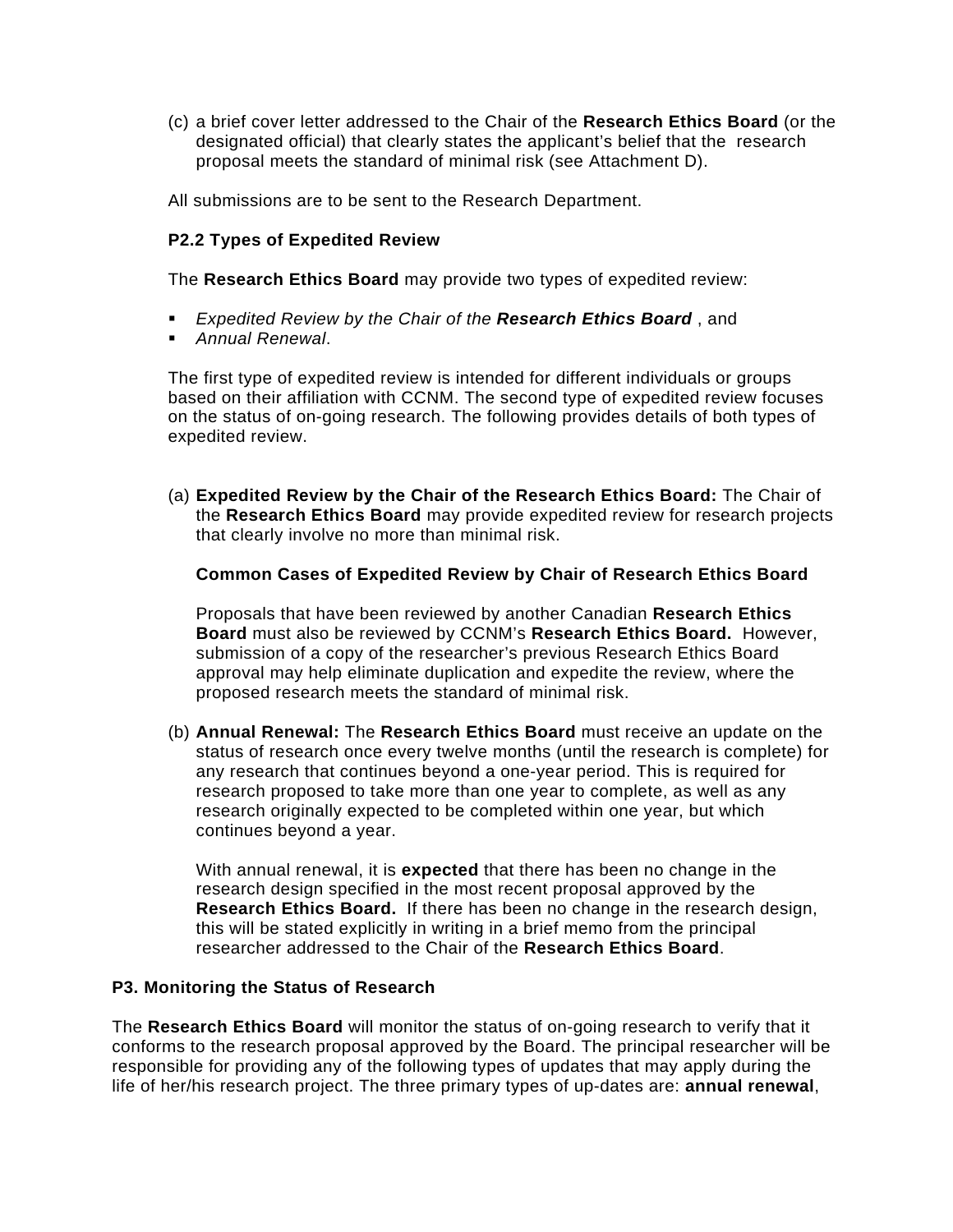#### **notice of change to research design and/or methods**, and **notice of research completion**.

(a) **Annual Renewal:** Annual renewal serves as a mechanism for expedited review and provides the opportunity for the **Research Ethics Board** to monitor the status of on-going research. See subsection P2.(b) for a full description of annual renewal. For research posing significant risks, the REB may request reports at more frequent intervals.

(b) **Notice of Change to Research Design:** The principal researcher will immediately notify the Chair of the **Research Ethics Board** in writing of any changes to the research design and/or methods specified in the most recent proposal approved by the Board. The principal researcher will identify and explain in writing the way in which the research design has changed and clearly state whether the change **meets** or is **beyond** the standard of **minimal risk** (outlined in Policy Statement #4 above). This also applies if changes are to be made to the informed consent document.

(c) **Notice of Research Completion:** The principal researcher will notify the Chair of the **Research Ethics Board** in writing of the completion of research within one month of completion. Within this written communication, the principal researcher will:

- i) identify the number of subjects who participated in the research, and
- ii) detail any adverse effects observed that were associated with subjects' participation in the research.

# **P4. Assessment Criteria and Decisions of the Research Ethics Board**

# **P4.1 Guidelines for Assessing Applications**

In accordance with Tri-Council Policy Statement, CCNM's **Research Ethics Board** will be guided by considerations regarding the acceptability of a proposed research project involving human subjects that include the following:

- Is it clear who is conducting the research and who will be responsible for its supervision and conduct?
- Is it clear who the actual participants will be?
- Is it clear what information will be provided to prospective participants?
- Are participants easily able to refuse consent or withdraw from participation at any time?
- Are all procedures outlined clearly and do they adequately protect the integrity and health of human subjects?
- Is confidentiality safeguarded?
- Are the benefits and risks clearly outlined and are the risks outweighed by the benefits?
- Are the purposes and rationale of the research clear?
- Is the research design outlined clearly?
- Is conflict of interest avoided?
- Are any direct benefits to the researcher or participants evident and acceptable?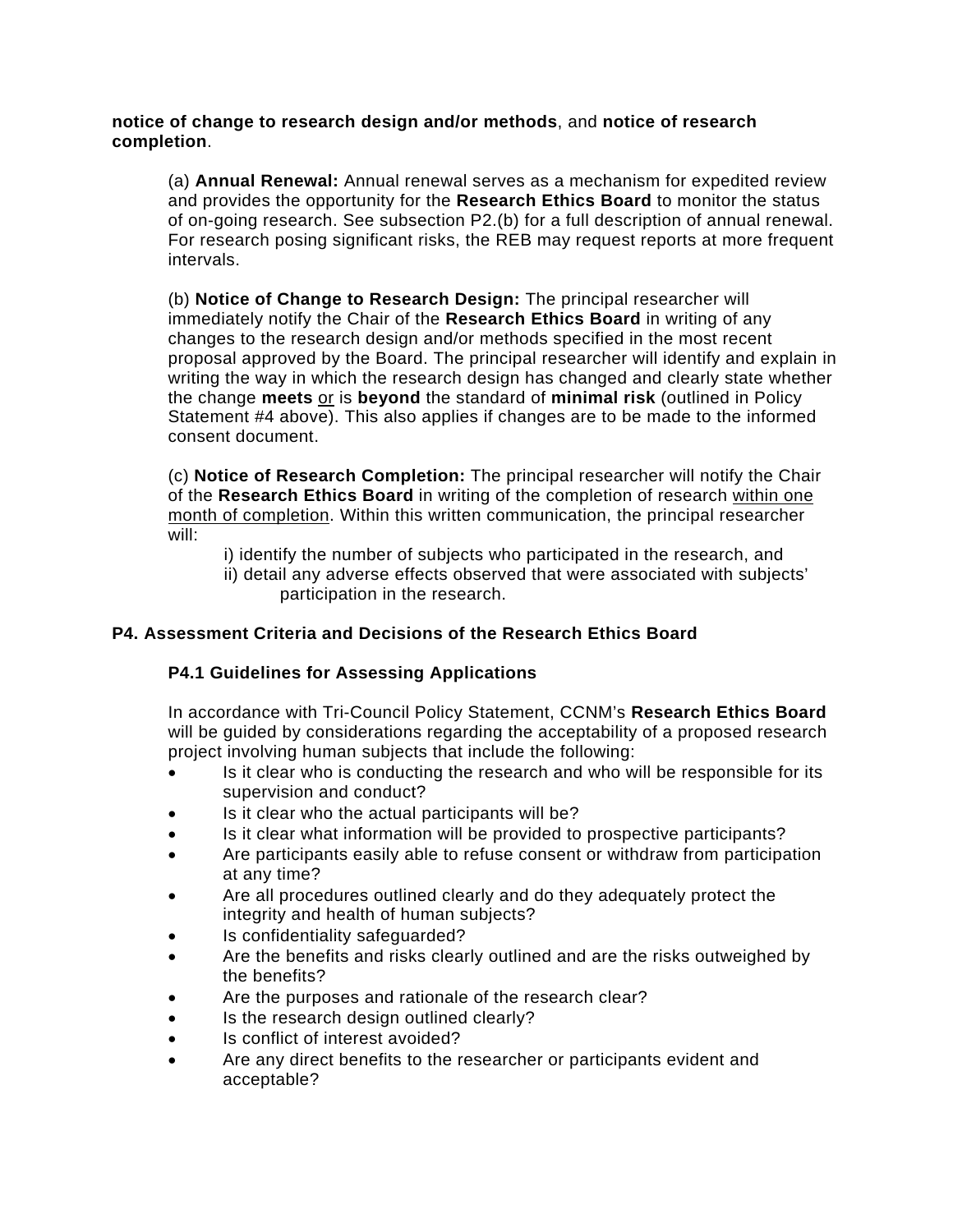The REB must be satisfied that the design of a research project meets appropriate standards of scholarly review. Depending on the nature of the project, the REB may insist that it pass appropriate peer review and may when necessary establish an ad hoc independent external peer review committee. The report of the peer reviewers will be shared with all members of the REB.

In carrying out its review, the REB will take a proportionate approach based on the general principle that the more invasive the research, the greater should be the care in assessing it. Accordingly, full review by the REB is the default requirement for all research involving human subjects and expedited review will only occur when the Chair of the REB is confident that the project will not exceed the minimal risk threshold. Any course-based research will be reviewed by the Director of Research, in consultation with the Chair of the REB, to determine whether REB review is required.

Individuals preparing applications for ethical review are advised to consult the Tri-Council Policy Statement for more detail about the ethical considerations involved in ethical review. The Statement is available online through the following websites: www.cihr.ca, www.nserc.ca, and www.sshrc.ca.

### **P4.2 Decisions of the Research Ethics Board**

Where feasible, the **Research Ethics Board** will endeavour to reach decisions by consensus. In accordance with the Tri-Council Policy, in the event that consensus cannot be attained, a decision will be reached under the procedural rule that requires a simple majority of fifty percent plus one, which will be the standard required in a vote by the **Research Ethics Board** to approve or reject a research proposal. The principal researcher will be given written communication of the decision by the **Research Ethics Board** (with reasons for negative decisions) as soon as possible.

## **P4.3 Reconsiderations**

An applicant has the right to respond in writing to a negative decision by the **Research Ethics Board.** The applicant will be invited to be present to discuss the application with the Board prior to a decision. The applicant may not be present when the Board is making its decision. If the Board decision remains negative, then the decision is final and the applicant will be advised promptly. An applicant may resubmit a revised protocol for the same research project but the revised protocol must address all of the issues of concern identified by the Board.

## **P5. ALLEGATIONS OF MISCONDUCT**

Any allegations of misconduct by any of the research team members on a specific research project must be made in writing to the College's legal counsel. All allegations will be promptly investigated pursuant to the CCNM Policy on Integrity in Research and Scholarship.

#### **P6. Research Ethics Board**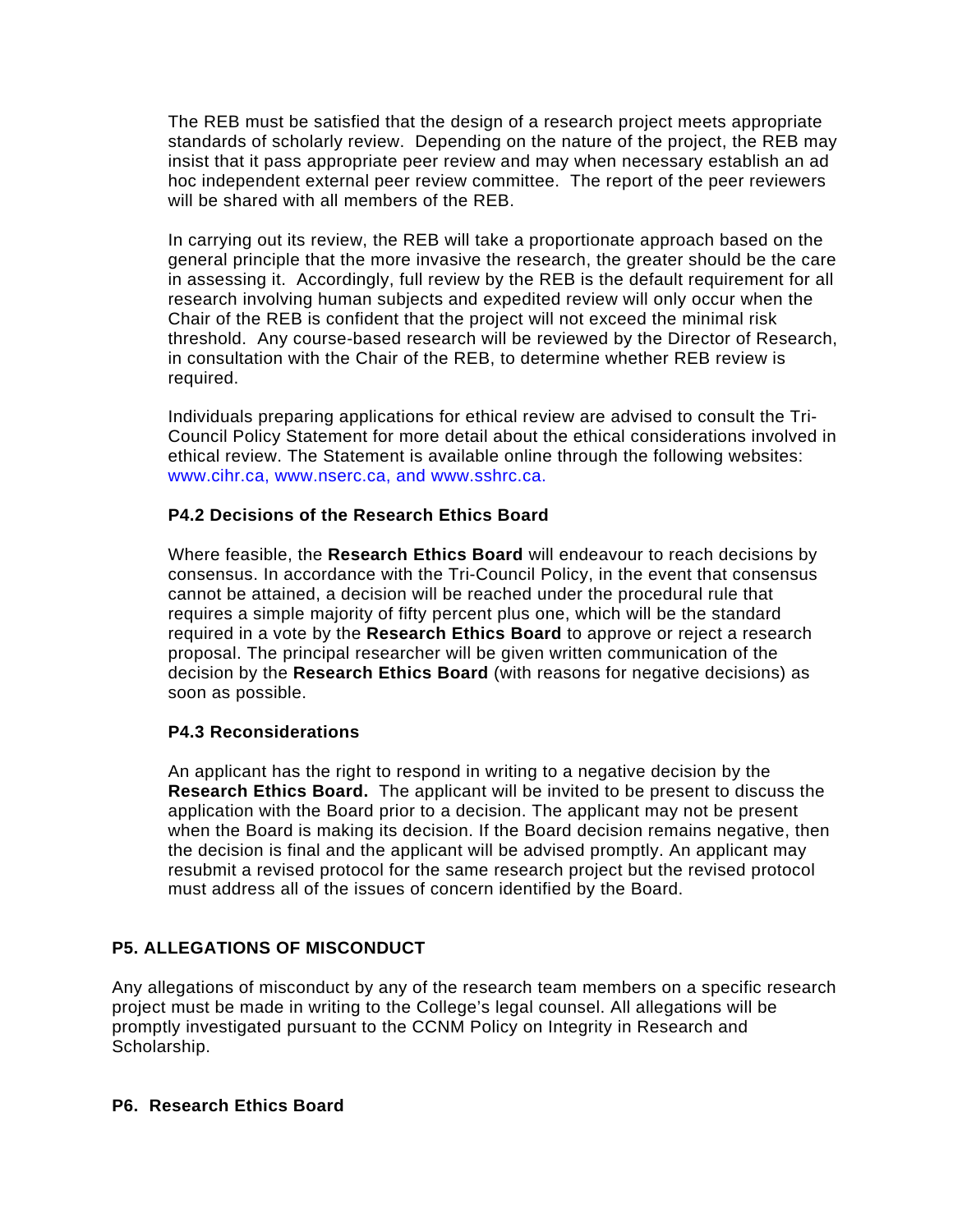## **P6.1 Membership**

In accordance with the Tri-Council Policy Statement, CCNM's **Research Ethics Board** will consist of at least five members, including both men and women, of whom:

- a) at least two members have broad expertise in the methods or in the areas of research that are covered by the **Research Ethics Board**;
- b) at least one member is knowledgeable in ethics;
- c) at least one member is knowledgeable in the relevant law; this is advisable but not mandatory for other areas of research; and
- d) at least one member has no affiliation with the institution, but is recruited from the community served by the institution.

Quorum for any REB meeting requires the presence of these minimum membership requirements.

### **P6.2 Meeting Protocol**

The **Research Ethics Board** will meet at least on a quarterly basis and more frequently if required to review research applications and to discuss issues pertaining to their mandate. Minutes of the meetings will document clearly all decisions of the **Research Ethics Board** in reviewing research applications; reasons for rejection of applications shall be recorded with particular care. The research application itself will be retained as part of the minutes.

#### **P6.3 Schedule of RESEARCH ETHICS BOARD Meetings**

The **Research Ethics Board** will meet each year in September, November, February and May and additionally at the call of the Chair on an as needed basis.

P6.4 Conflict of Interest

When the REB is reviewing research in which a member of the REB has a personal interest (e.g. as a researcher) that member is required to declare such conflict of interest and that member is not permitted to be present when the REB is discussing or making its decision. In the event there is a dispute as to whether a conflict of interest exists, the Chair will make a final determination. The research proposer is entitled to know why a REB member has been excluded and is entitled to offer a rebuttal.

## **P7. Appeals**

If a researcher is not in agreement with a decision of the REB and has been unable to resolve the matter through discussion and reconsideration, the researcher may appeal the decision to the Research Ethics Appeal Board. The Board's membership will comply with requirements of the Tri-Council and will operate pursuant to the same procedures as the REB except that they will only meet on an as needed basis. The Appeal Board will be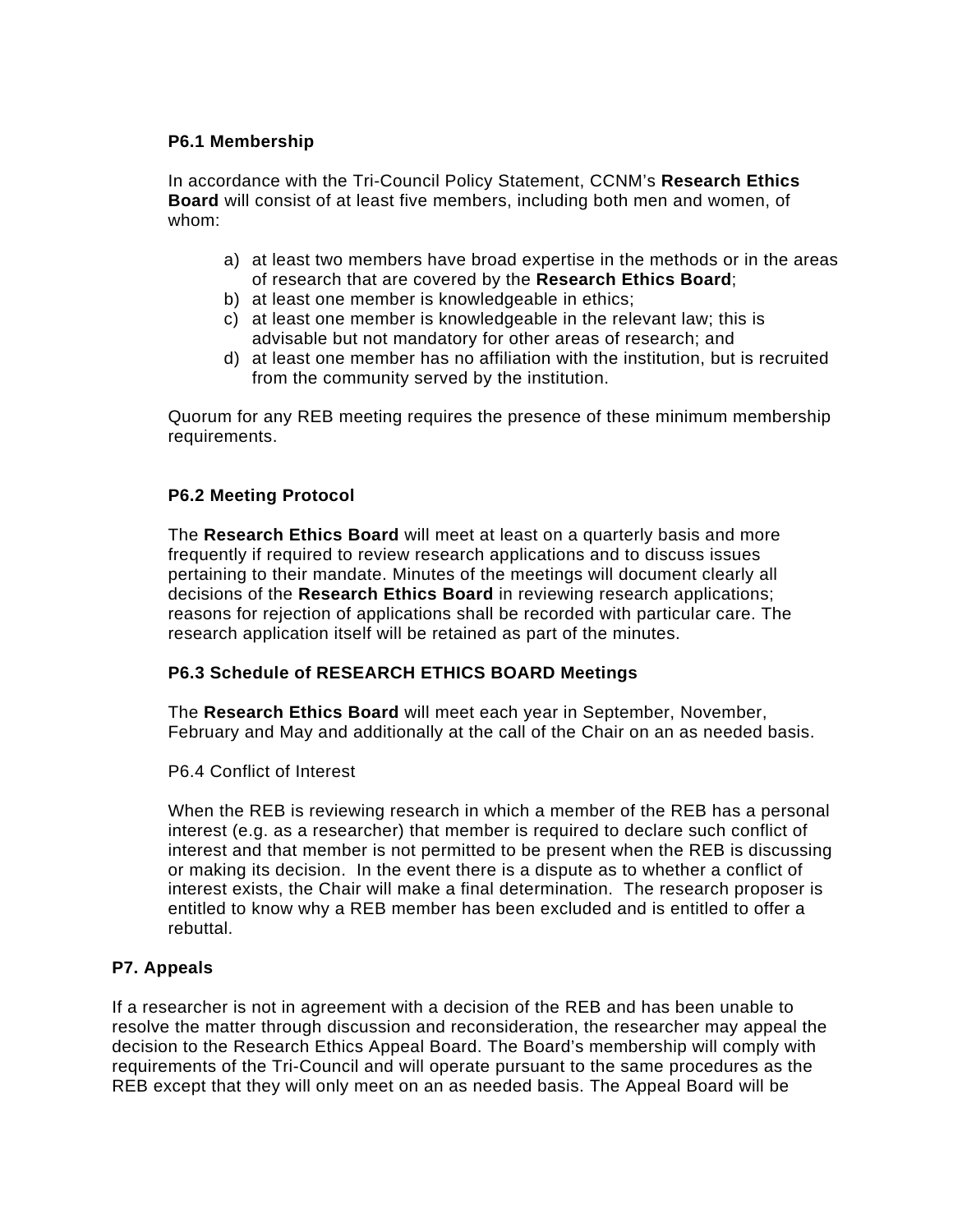provided with the previous decision of the REB. There will be no overlap in membership of the REB and the Appeal Board.

## **P8. Review Procedures for Ongoing Research**

All research studies must be reviewed on an annual basis. The REB may require that research that poses significant risk be reviewed more frequently. Additionally, the REB might require:

- Formal review of the process of free and informed consent;
- Establishment of a safety monitoring committee;
- Periodic review by a third party of the documents generated by the study;
- Review of reports of adverse events;
- Review of patient's charts; and/or
- A random audit of the process of free and informed consent.

### **P9. Review of Research in Other Jurisdictions**

The fact that a research proposal has been approved by another REB or its equivalent or that the research will be performed outside of the jurisdiction of CCNM or outside of the country does not absolve the CCNM REB from carrying out its mandate. Any research to be done outside of Canada must be done in accordance with the Helsinki Accords and other international standards of ethical research.

### **P10. Free and Informed Consent**

Applicants must demonstrate that all prospective research subjects, or authorized third parties, have been given the opportunity to give free and informed consent. This consent will ordinarily be obtained in writing and when necessary an interpreter must be used. The REB may permit research to be done that alters or waives these requirements if it is satisfied that:

- The research involves no more than minimal risk to the research subjects;
- The research does not involve a therapeutic intervention
- It is unlikely to adversely impact the rights and welfare of the research subjects;
- It would not be practical for the research to be carried out without the alteration or waiver;
- After participation the research subjects will be provided with additional relevant information whenever possible and appropriate.

#### **P11. Review of Research Involving Vulnerable Persons**

In order to protect vulnerable persons, individuals who are not legally competent will not be permitted to become research subjects unless the research question can only be addressed using individuals with that identified group, if free and informed consent is sought from the authorized representatives of the individuals and if the research does not expose such individuals to more than minimal risk without the potential for direct and proportionate benefits for them.

At a minimum, the REB will insist that the following conditions are met: